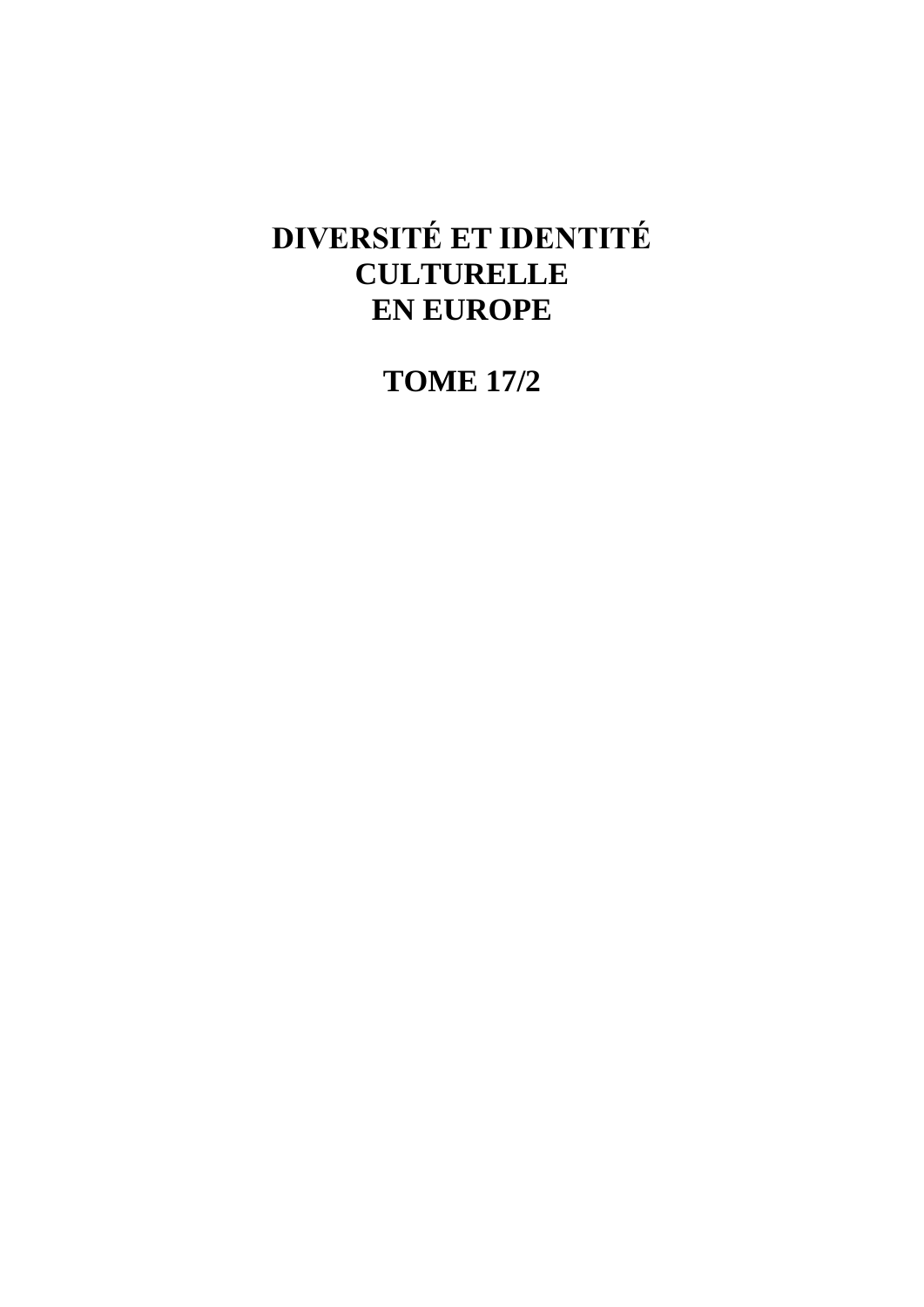**Publicatie semestrială** editată de: Asociatia Dice și Muzeul National al Literaturii Române (MNLR)

### **Editorial Team**

**Editor-in-Chief**: Prof. univ. dr. Petre Gheorghe BÂRLEA, "Ovidius" University of Constanța

- **Deputy-Editor-in-Chief:** Prof. univ. dr. Lucian CHIŞU, "G. Călinescu" Institute of Literary History and Theory, Bucarest, Romanian Academy
- **Editor**: Prof. univ. dr. Ioan CRISTESCU, Director National Museum of Romanian Literature, Bucharest

**Editorial secretary**: Prof. drd. Constantin-Georgel STOICA, Asociația "Dice"

**Editorial secretary**: Lector univ. dr. Oana VOICHICI, "Valahia" University of Târgoviște

#### **Scintific board:**

- Acad. Baudouin DECHARNEUX, membre de l`Académie Royale de Belgique, ULB Bruxelles
- Prof. univ. dr. Gheorghe CHIVU, membru corespondent al Academiei Române, Universitatea din București
- Prof. univ. dr. Petre Gheorghe BÂRLEA, Universitatea "Ovidius" Constanța, Asociația "DICE", Romania
- Prof. univ. dr. Libuše VALENTOVÁ, Universitatea "Carol al IV-lea" Praga, Republica Cehă
- Prof. univ. dr. Alexandru GAFTON, Universitatea "Al. I. Cuza" Iași, Prof. univ. dr., Vicepreședinte CNATDCU Romania

Prof. univ. dr. Ioan CRISTESCU, Director – Muzeul Național al Literaturii Române

Prof. univ. dr. Lucian CHISU, Institutul "George Călinescu" al Academiei Române

- Conf. univ. dr. Roxana-Magdalena BÂRLEA, Academia de Studii Economice, Bucureşti; Université de Provence Aix-Marseille; The Institute for Romanian Language, Bucharest
- Conf. univ. dr. Alice TOMA, Universitatea din Bucureşti; Université Libre de Bruxelles – Université d'Europe
- Prof. univ. dr. Cécile VILVANDRE DE SOUSA, Universidad "Castilla-La Mancha", Ciudad Real, Spania
- Prof. univ. dr. Emmanuelle DANBLON, Université Libre de Bruxelles Université d'Europe
- Prof. univ. dr. Maria Teresa ZANOLA, Università Cattolica del Sacro Cuore Milano, Italia – Secrétaire Générale de REALITER

### **Tehnoredactare şi design:** Constantin-Georgel Stoica

#### **Adresa redacţiei:**

Calea Griviței, nr. 64-66, Bucureşti, Cod poștal: 10734. http://www.diversite.eu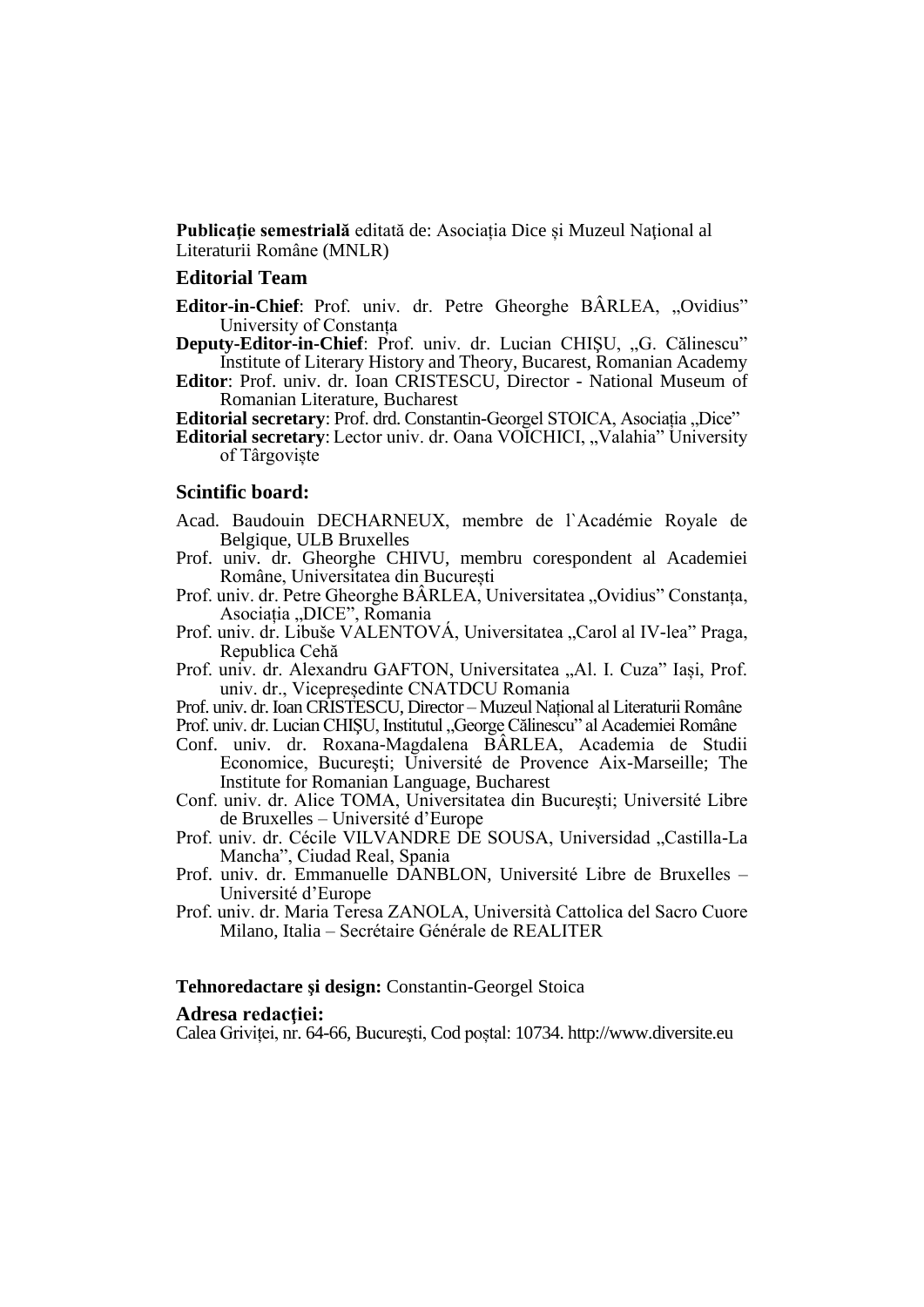# **DIVERSITÉ ET IDENTITÉ CULTURELLE EN EUROPE**

# **DIVERSITATE ȘI IDENTITATE CULTURALĂ ÎN EUROPA**

**TOME 17/2**



**Bucureşti, 2020**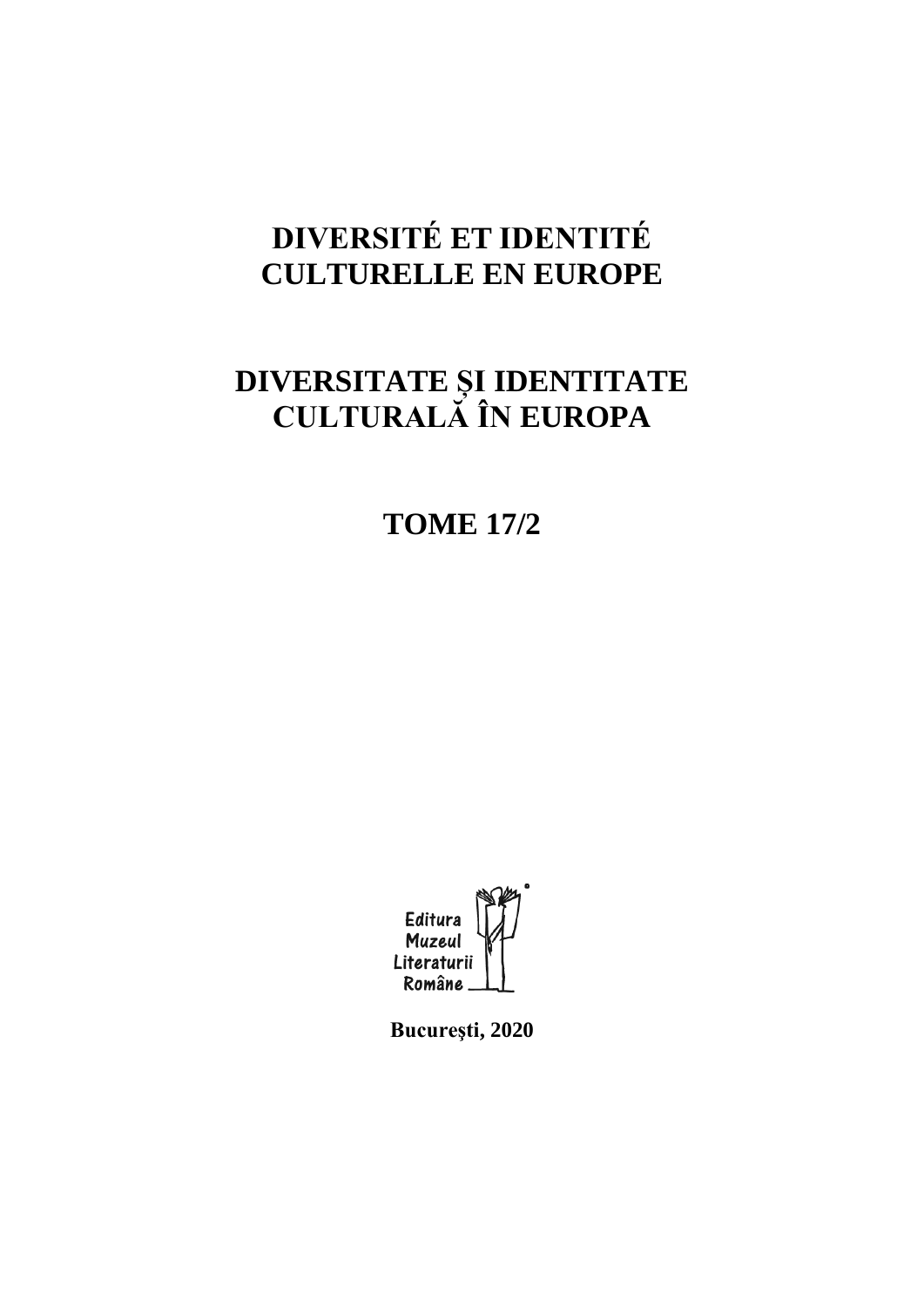#### **Evaluators team:**

ANGELESCU, Silviu, Universitatea din Bucureşti, Departamentul de Studii Culturale, Prof. univ. dr.

BUNACIU, Otniel Ioan, Universitatea din Bucureşti, Decan, Prof. univ. dr.

BUSUIOC, Monica, Institutul de Lingvistică Bucureşti, Cercetător șt. pr.

CARDEIRA, Esperança, Prof. univ. dr., Faculdade de Letras da Universidade de Lisboa, Portugalia CHIRCU, Adrian, Universitatea "Babeș-Bolyai" Cluj-Napoca, Departamentul de Limba Română şi Lingvistică Generală, Conf. univ. dr. habil.

CHIRILĂ, Adina, Universitatea de Vest Timișoara, Conf. univ. dr. habil.

CODLEANU, Mioara, Universitatea "Ovidius" Constanța, Conf. univ. dr. habil., București

CONSTANTINESCU, Mihaela, Universitatea din Bucureşti, Departamentul de Studii Culturale-Director, Prof. univ. dr.

COSTA, Ioana, Universitatea din Bucureşti, Facultatea de Limbi Străine, Departamentul de Limbi Clasice, Prof. univ. dr., Cercetător șt. pr. Institutul "G. Călinescu" al Academiei Române

COȘEREANU, Valentin, Centrul Național de Studii "Mihai Eminescu" Ipotești, Dr. Cercetător șt. pr.

FLOREA, Silvia, Universitatea "Lucian Blaga" Sibiu, Departamentul de Limbi Moderne, Prof. univ. dr. habil., Director of UNESCO Chair.

HIAMBA, Jean, Prof. univ. dr., Université Pédagogique de Kananga, R. D. Congo

INKOVA, Olga, Université de Genève, Département de Langues Méditerranéennes, Slaves et Orientales, Prof. univ. dr., Directeur, Suisse

ISPAS, Sabina, Institutul de Etnografie şi Folclor Bucureşti, Academia Română, Director, Membru al Academiei Române

LUFFIN, Xavier, Prof. univ. dr., Doyen, Université Libre de Bruxelles, Belgium

MANZOTTI, Emilio, Université de Genève, Département de Langues Romanes, Prof. univ. dr., Directeur, Suisse

MITU, Mihaela, Universitatea din Piteşti, Prof. univ. dr.

MOROIANU, Cristian, Universiatatea din Bucureşti, Facultatea de Litere, Prof. univ. dr. habil., Prodecan

NAŠINEC, Jiři, Universitatea "Carol IV" Praga, Departamentul de Antropologie și Studii Culturale, Prof. univ. dr., Republica Cehă

NĂDRAG, Lavinia, Universitatea "Ovidius" Constanţa, Departamentul de Limbi Moderne, Prof. univ. dr.

NICOLAE, Florentina, Universitatea "Ovidius" Constanța, Prof. univ. dr. habil., Prodecan PANEA, Nicolae, Universitatea din Craiova, Prof. univ. dr., Prorector

RESTOUEIX, Jean-Philippe, Sef sectie, Consiliul Europei Bruxelles, Belgium

SOLONAKIS, Nicolas, chercheur, Université Bordeaux Montaigne, France

TOMESCU, Emilia Domnița, Institutul de Lingvistică București, Universitatea "Petrol și Gaze" din Ploieşti, Cercetător șt. pr., Prof. univ. dr.

VASILOIU, Ioana, Universitatea din Bucureşti, Lector univ. dr., cercetător MNLR

#### **Descrierea CIP a Bibliotecii Naţionale a României**

**Diversité et Identité Culturelle en Europe/Diversitate şi Identitate Culturală în Europa** / Editor: Petre Gheorghe Bârlea

ISSN: 2067 - 0931

An XVII, nr. 2 –Bucureşti: Editura Muzeul Literaturii Române - 2020. 177 p.

008 (4+498) (063)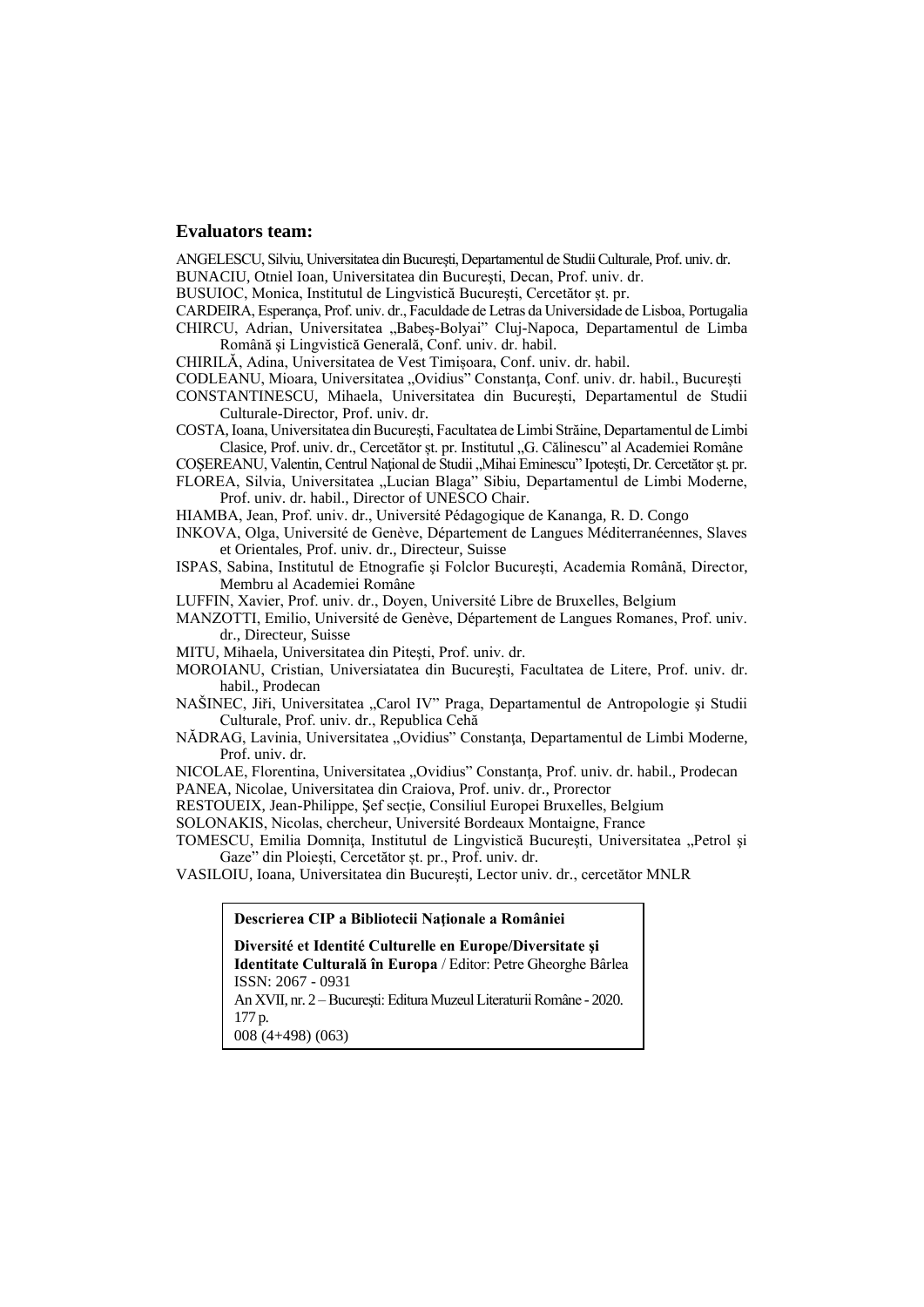### **SOMMAIRE**

### **I. FONDEMENTS**

### Alexandru GAFTON

*The metaphor between splendour and frailty / 7*

### Jean HIAMBA OVUNGU

*Personne, personnalisme dans les philosophies de M. Nédoncelle, E. Mounier et G. Marcel. Confrontations critiques / 17*

### **II. CONFLUENCES**

### Stefan GĂITĂNARU

*The reorganization of the direct and indirect objects in Romanian language / 27*

Monica Cezarina OBAGIU ILIE

*Cognitive-discursive analysis by means of the Tropes software / 35*

### **III. CONVERGENCES ET DIVERGENCES IDENTITAIRES**

Jean HIAMBA OVUNGU

*Les forgerons du Kasaï et leurs rites initiatiques / 63*

### Cristina HERMEZIU

*Confinement et pratiques de l'extimité sur internet et les réseaux sociaux numériques / 75*

Antoine MBODI WEDIONDO NEMBALEMBA

*« De la didactisation de l'histoire en 5ème et 6ème années secondaires dans la ville de Kananga (de 2018 à 2019) / 93*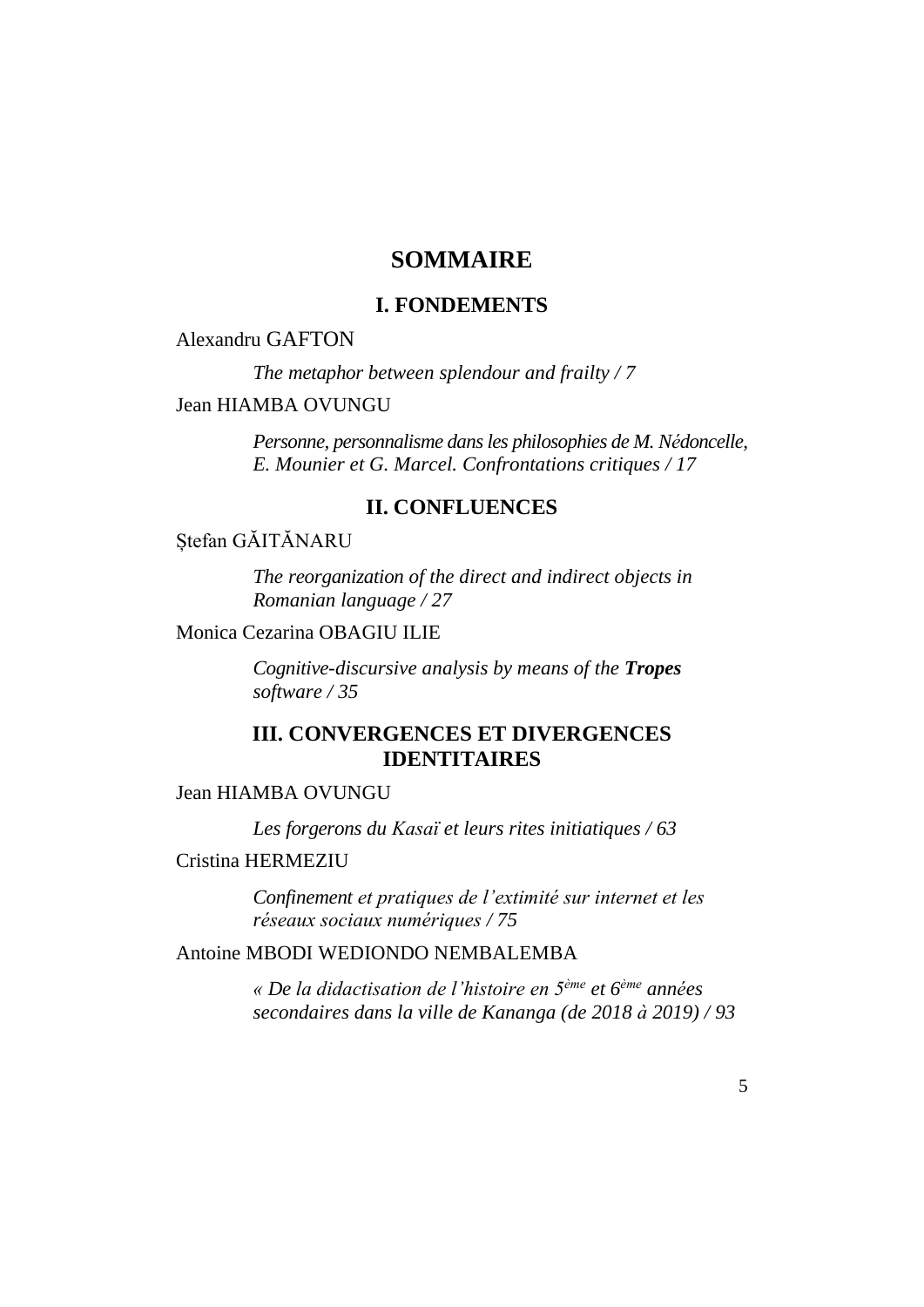### Ana-Maria POPESCU POPA

*Grammatical and stylistic particularities in T. Livy's work / 109*

### Sofie BARTHELS

*Condamnation de l'éros et paratopie de l'écrivain : la représentation du couple dans Kyra Kyralina et Oncle Anghel, de Panaït Istrati / 155*

# **IV. ÉVÉNEMENTS**

Roxana-Magdalena BÂRLEA

*On Romanian culture in European context / 171*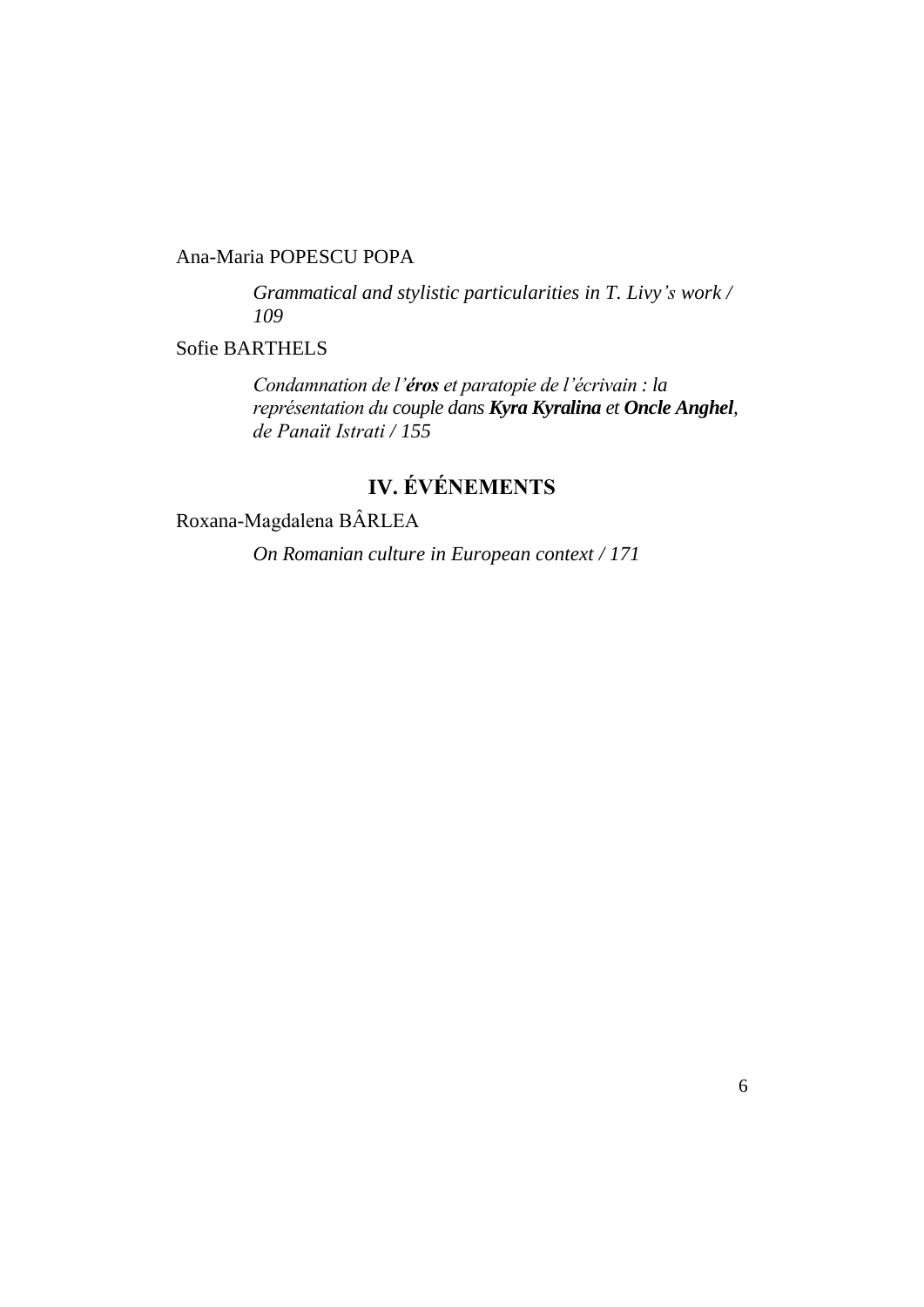# **I. FONDEMENTS**

### **THE METAPHOR BETWEEN SPLENDOUR AND FRAILTY**

### Alexandru GAFTON "Al. I. Cuza" University of Iași algafton@gmail.com

### **Abstract:**

Metaphor generally has a positive connotation in the consciousness of communities, particularly due to its imaginative virtues and partially to its capacities to suggestively and allusively render contents which are hard to comprehend by means of the elements of the ordinary code. However, the appeal to metaphors connecting the instrument and the creative organ of human civilisation to entities which possess the perfection of nature is a sign of difficulty in understanding a complex reality rather than of comprehending a concept.

The analogies by which it is sent to a referent are generally a precarious way to equate attributes, because it does not bring more knowledge to the receiver, but only a rather abusive extension of class, as the new member does not become known – its attributes being suggested not shown –, but subordinated to a class presumed to be known.

**Key words:** Senses, thinking, language, conceptualisation, metaphor.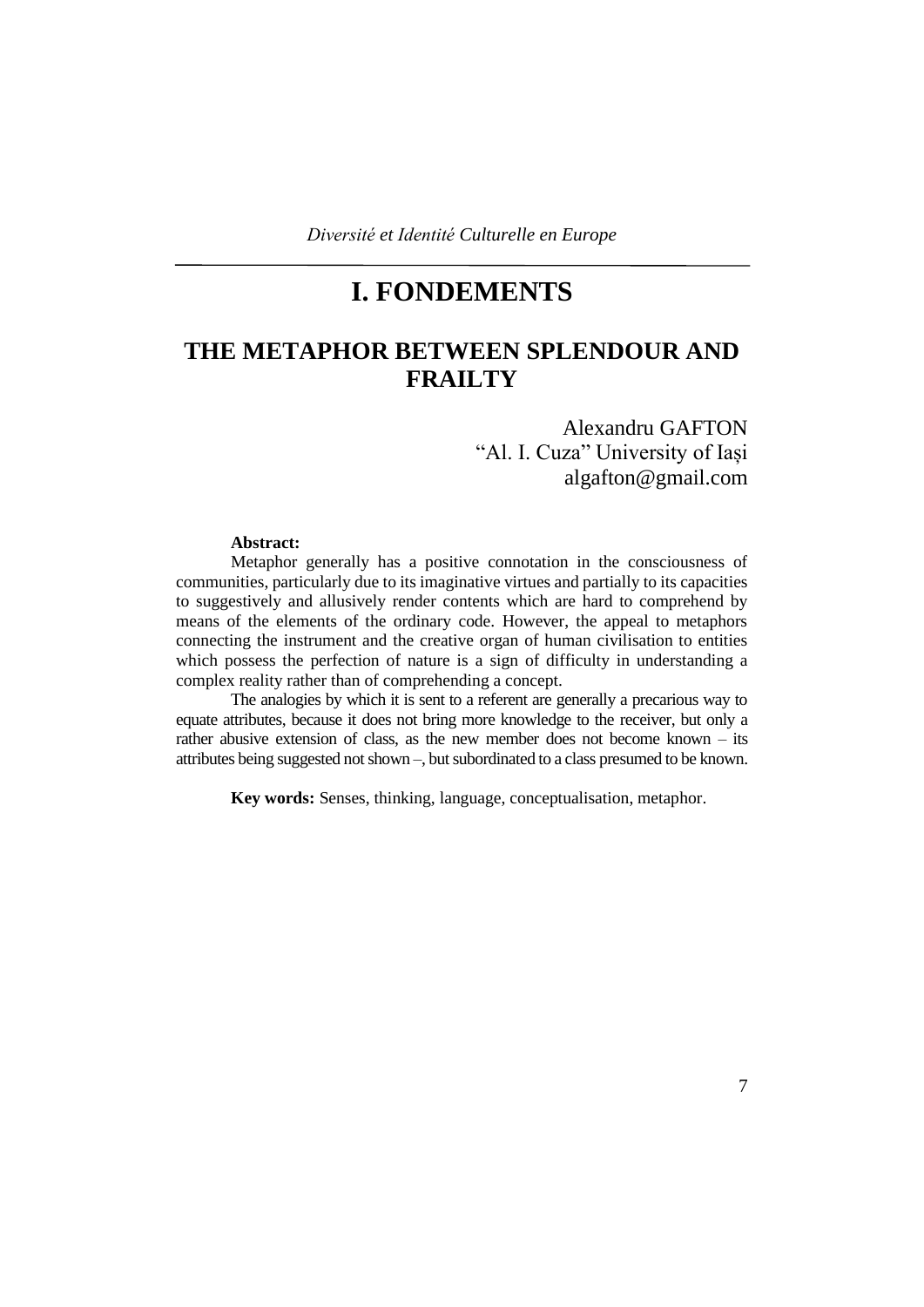# **PERSONNE, PERSONNALISME DANS LES PHILOSOPHIES DE M. NÉDONCELLE, E. MOUNIER ET G. MARCEL. CONFRONTATIONS CRITIQUES**

Jean HIAMBA OVUNGU ISP-Kananga, Université de Lodja jeanrogacien@gmail.com

#### **Abstract**:

#### **PERSON AND PERSONALISM IN THE PHILOSOPHIES OF M. NÉDONCELLE, E. MOUNIER AND G. MARCEL. CRITICAL CONFRONTATIONS**

The continually desolate spectacle of our age due to the denial of the social injustices, the unparalleled contempt for the human being, in constant concern to satisfy selfish interests, has prompted us to revisit the various personalist approaches; they undoubtedly overlap and fundamentally enrich the reflections on human rights. And although the philosophy of human rights is ancient, it is still relevant and up to date today.

**Key words**: person, personalism, philosophy of human rights.

#### **Resumé**:

Le spectacle continuellement désolant de notre époque à travers le dénie des justices sociales, le mépris sans égale de la personne humaine, dans un souci constant de satisfaire les intérêts égoïstes nous incite à revisiter les différentes approches personnalistes ; celles-ci, on ne peut s'en douter, recoupent et enrichissent fondamentalement les réflexions sur les droits humains. Et, la philosophie de droit de l'homme bien qu'étant vieille, est toujours d'actualité renouvelée

**Mots-clée**: personne, personalism, philosophie de droit de l'homme.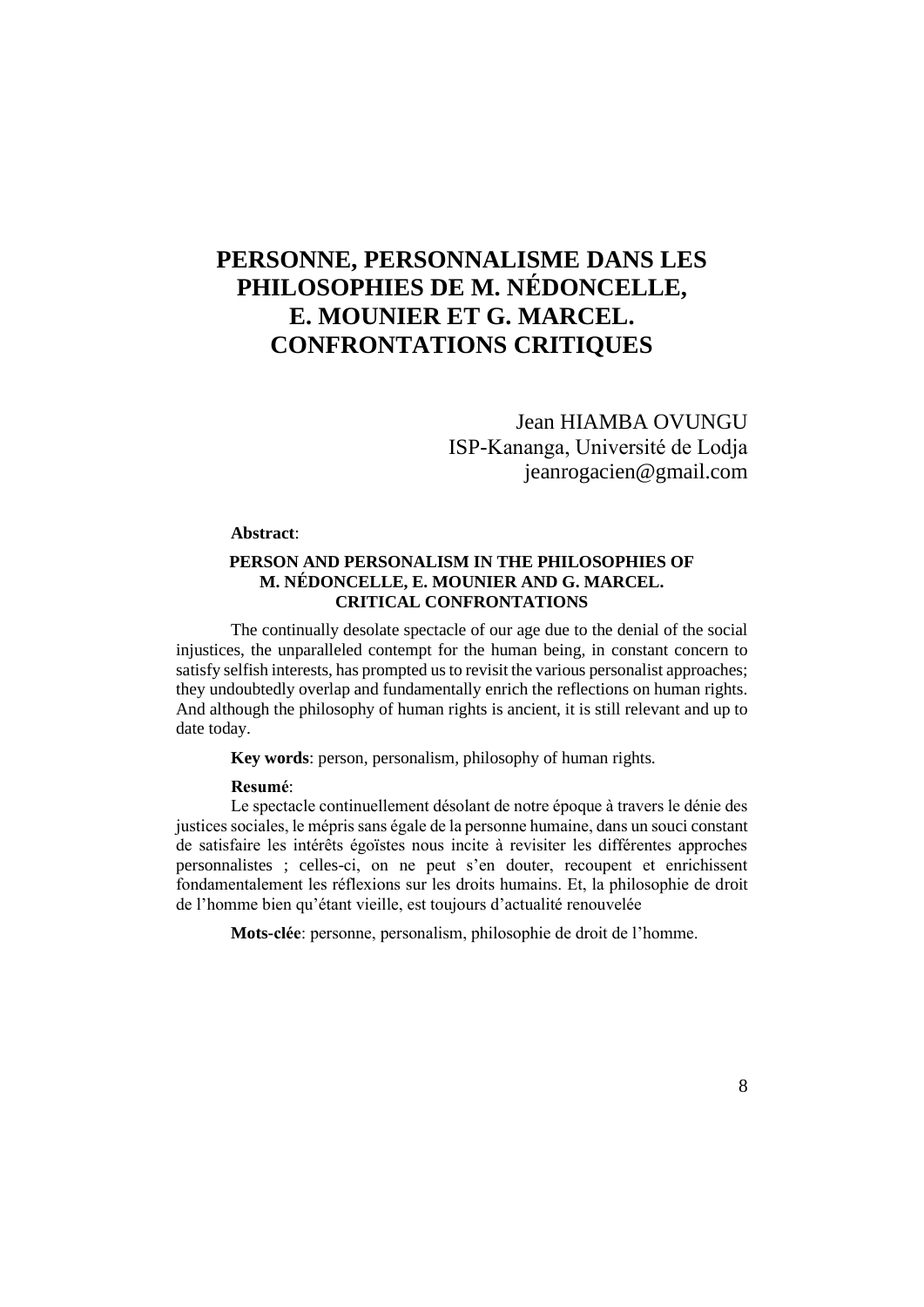### **II. CONFLUENCES**

### **THE REORGANIZATION OF THE DIRECT AND INDIRECT OBJECTS IN ROMANIAN LANGUAGE**

### Ștefan GĂITĂNARU Universitatea din Pitești stefan\_gaitanaru@yahoo.com

#### **Abstract:**

The present study, continuing some previous research, highlighted the semantic-syntactic characteristics of the two syntactic positions. Based on the hierarchy of these arguments (transitivity and dative rection), it was found, in a different way from the normative grammar, the existence of several types of actants in the direct and indirect objects. Thus, direct objects are of three types (proper, secondary and internal), and the indirect object of two (proper and possessive).

**Keywords:** Rection, doubling, clitic, thematic role, transitivity.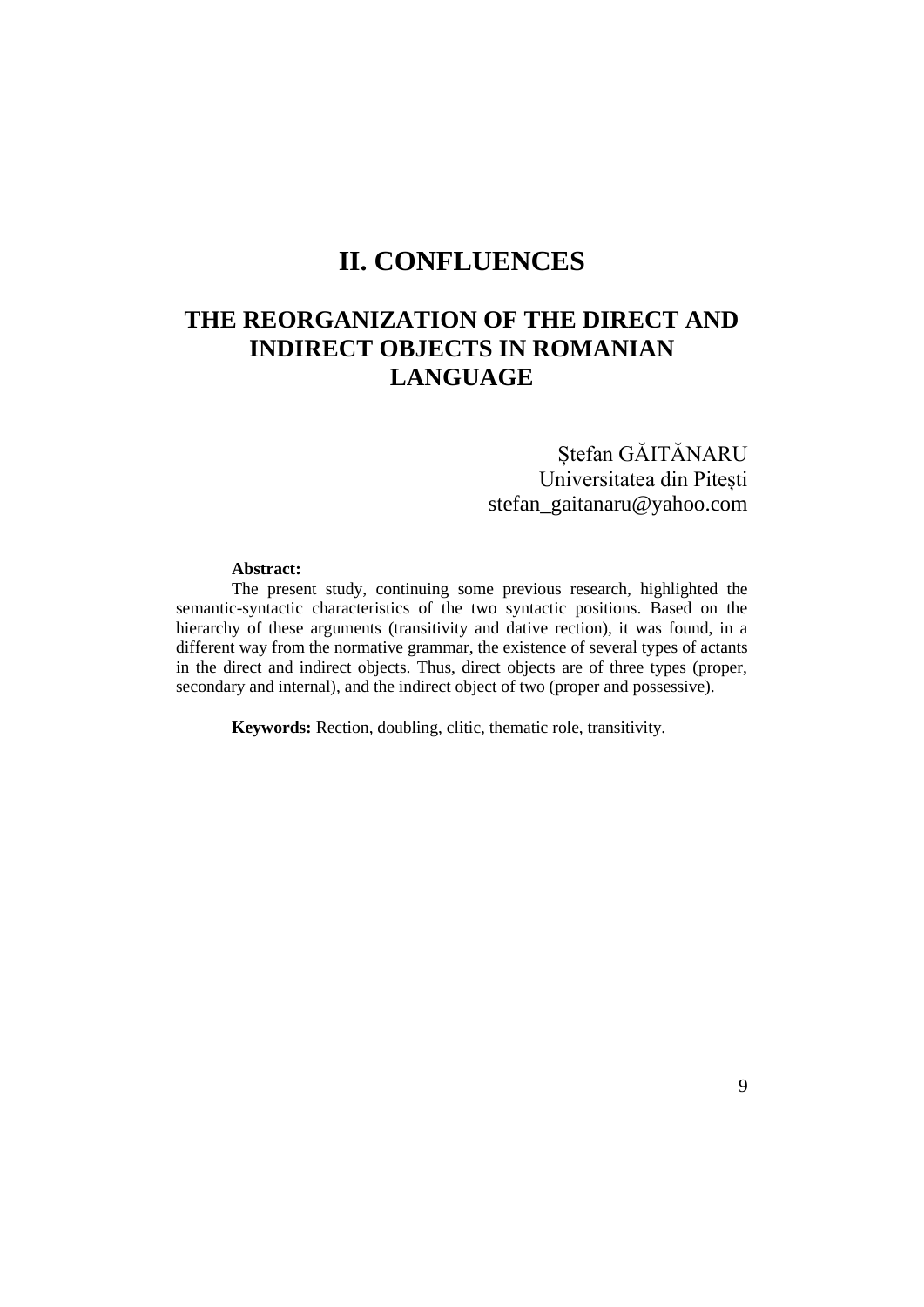## **COGNITIVE-DISCURSIVE ANALYSIS BY MEANS OF THE TROPES SOFTWARE**

Monica Cezarina OBAGIU ILIE Universitatea "Ovidius" Constanța mnc\_ilie@yahoo.com

#### **Abstract:**

In this chapter we shall focus on an analytical model called the cognitivediscursive analysis, proposed by Rodolphe Ghiglione, Christiane Kekenbosch and Agnès Landré in 1995, which has the advantage of having been automatized by Pierre Molette and Agnès Landré under the name *Tropes*<sup>1</sup> , an automatic discourse analysis software also available in Romanian.

**Key words:** Cognitive-discursive analysis, informatized discourse analysis, *tropes* software.

<sup>1</sup> http://fr.wikipedia.org/wiki/Tropes\_(logiciel) (accessed on 08.04.2020)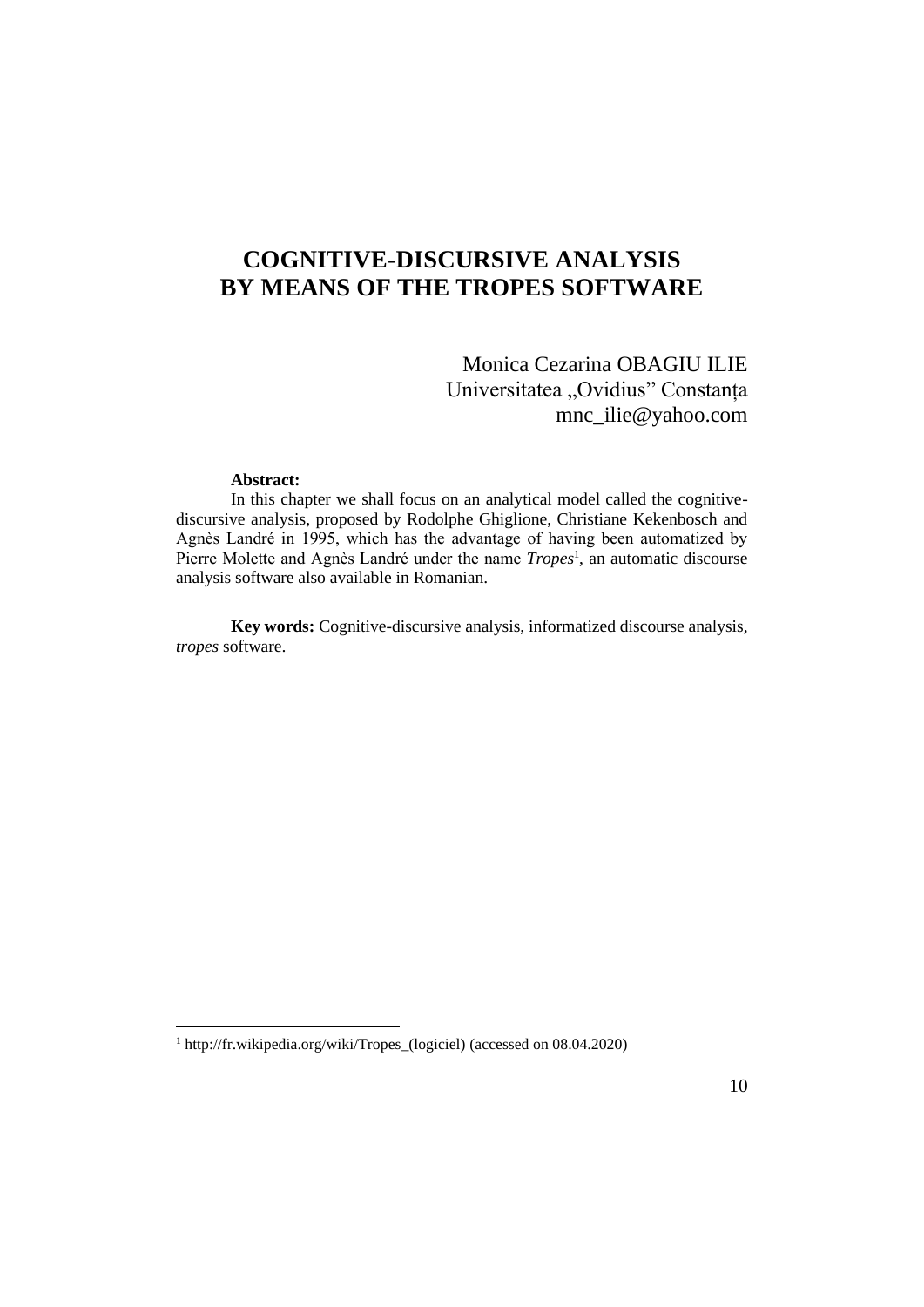# **III. CONVERGENCES ET DIVERGENCES IDENTITAIRES**

## **LES FORGERONS DU KASAÏ ET LEURS RITES INITIATIQUES**

Jean HIAMBA OVUNGU ISP-Kananga, Université de Lodja jeanrogacien@gmail.com

### **Abstract:**

### **THE BLACKSMITHS OF KASAÏ AND THEIR RITES OF INITIATION**

Initiation is a phenomenon that touches upon the essential question of the human condition. It is therefore not surprising that it occupies a prominent place among blacksmiths.

As regards the blacksmiths of Central Africa and particularly the Ankutshu Membele of Kasaï, in the Democratic Republic of the Congo, integration into these social class requires, in any case, an initiation. Thus, by initiation, this social class generally designates a set of rites and oral teachings or practices which aim at radically changing the status of the subject to be initiated.

Philosophically speaking, initiation is regarded as an ontological mutation of the existential regime, because, at the end of the teaching-learning process, the initiate or the neophyte enjoys a completely different existence than before the initiation.

**Key words:** Initiation, blacksmiths, Central Africa, rites of oral teachings, ontological mutation.

#### **Résumé :**

L'initiation constitue un phénomène qui touche la question essentielle de la condition humaine. On ne peut dès lors s'étonner qu'elle puisse occuper une place de choix chez les forgerons.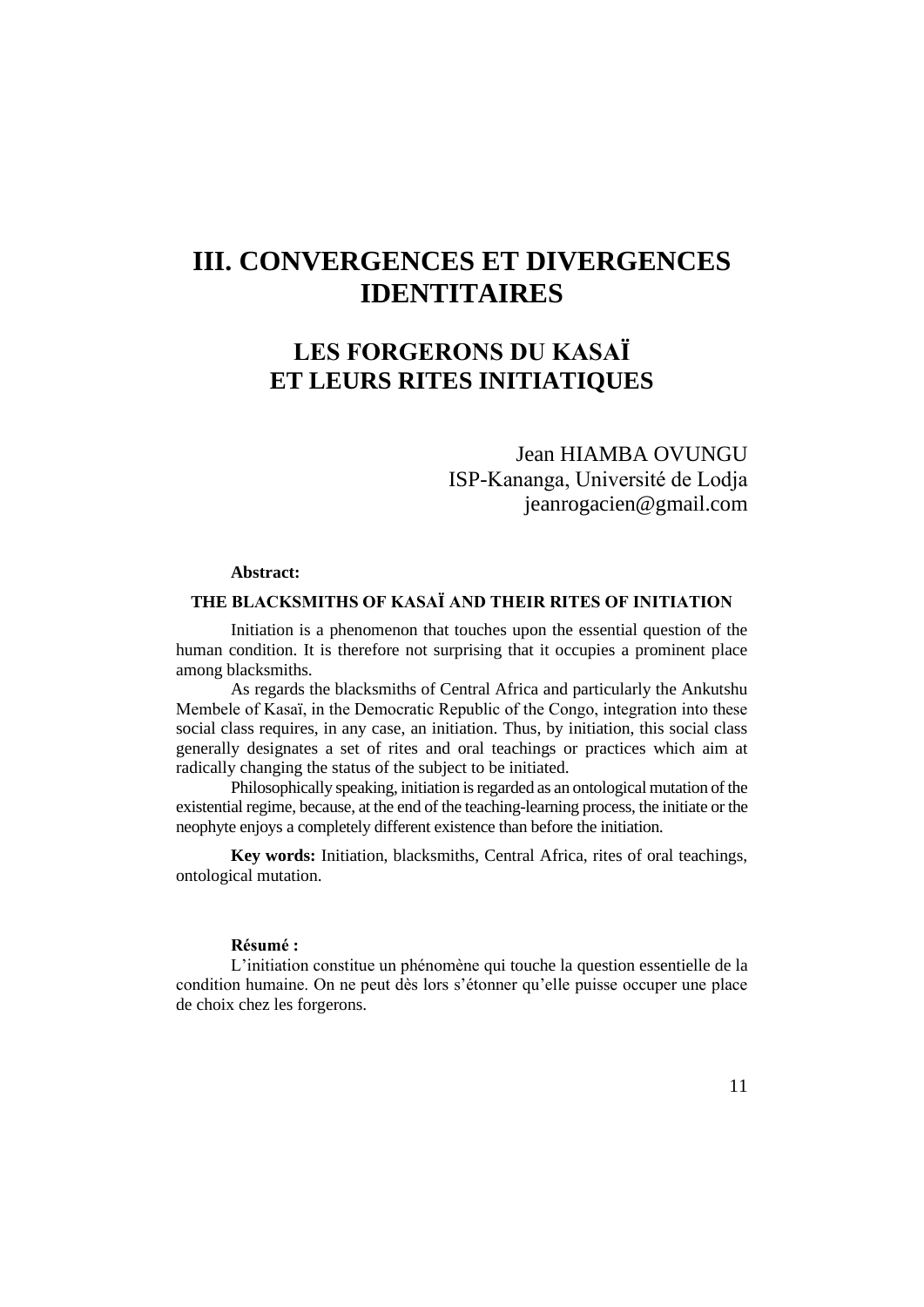*Diversité et Identité Culturelle en Europe*

Chez les forgerons d'Afrique Centrale et spécialement les Ankutshu Membele du Kasaï, en République Démocratique du Congo, l'intégration à cette classe sociale requiert, dans tout le cas, une initiation. Ainsi, par initiation, cette classe sociale désigne généralement un ensemble de rites et d'enseignements oraux ou pratiques qui poursuivent la modification radicale du statut du sujet à initier.

Sur le plan philosophique, l'initiation est perçue comme une mutation ontologique du régime existentiel. Car au terme du processus d'enseignement-apprentissage, l'initié ou la néophyte jouit d'une tout autre existence qu'avant l'initiation.

**Mots-clés :** L'initiation, les forgerons, l'Afrique Centrale, rites d'enseignements oraux, mutation ontologique.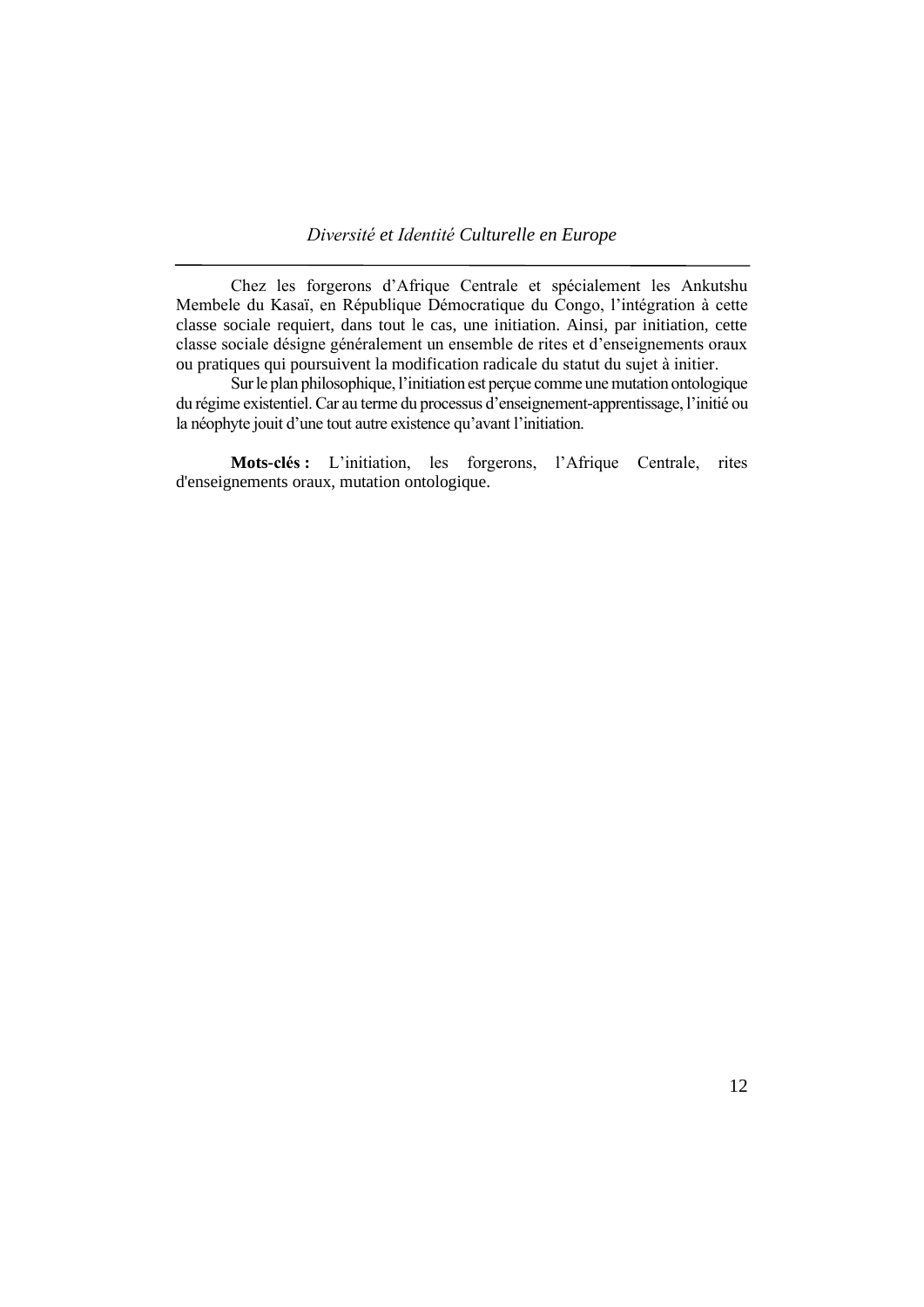# **CONFINEMENT ET PRATIQUES DE L'EXTIMITÉ SUR INTERNET ET LES RÉSEAUX SOCIAUX NUMÉRIQUES**

Cristina HERMEZIU Universitatea "Alexandru Ioan Cuza" Iași hermeziu.cristina@gmail.com

#### **Abstract**

### **CONFINEMENT AND THE PRACTICE OF EXTIMACY ON THE INTERNET AND DIGITAL SOCIAL NETWORKS**

Readiness and availability for *extimacy*, traits reinforced by confinement, have found a wide platform for expression through specific electronic and digital communication practices, on social networks and the Internet.

This article examines, through examples from the Romanian blogosphere, to what extent the micro-narratives of extimacy, expressed in different *technogenres* during this period, document the emergence of a few specific social themes, while establishing a form of collective *resilience*.

**Key words** : extimacy, technogenre, digital social networks, micronarratives, resilience, confinement, alterity, mentalities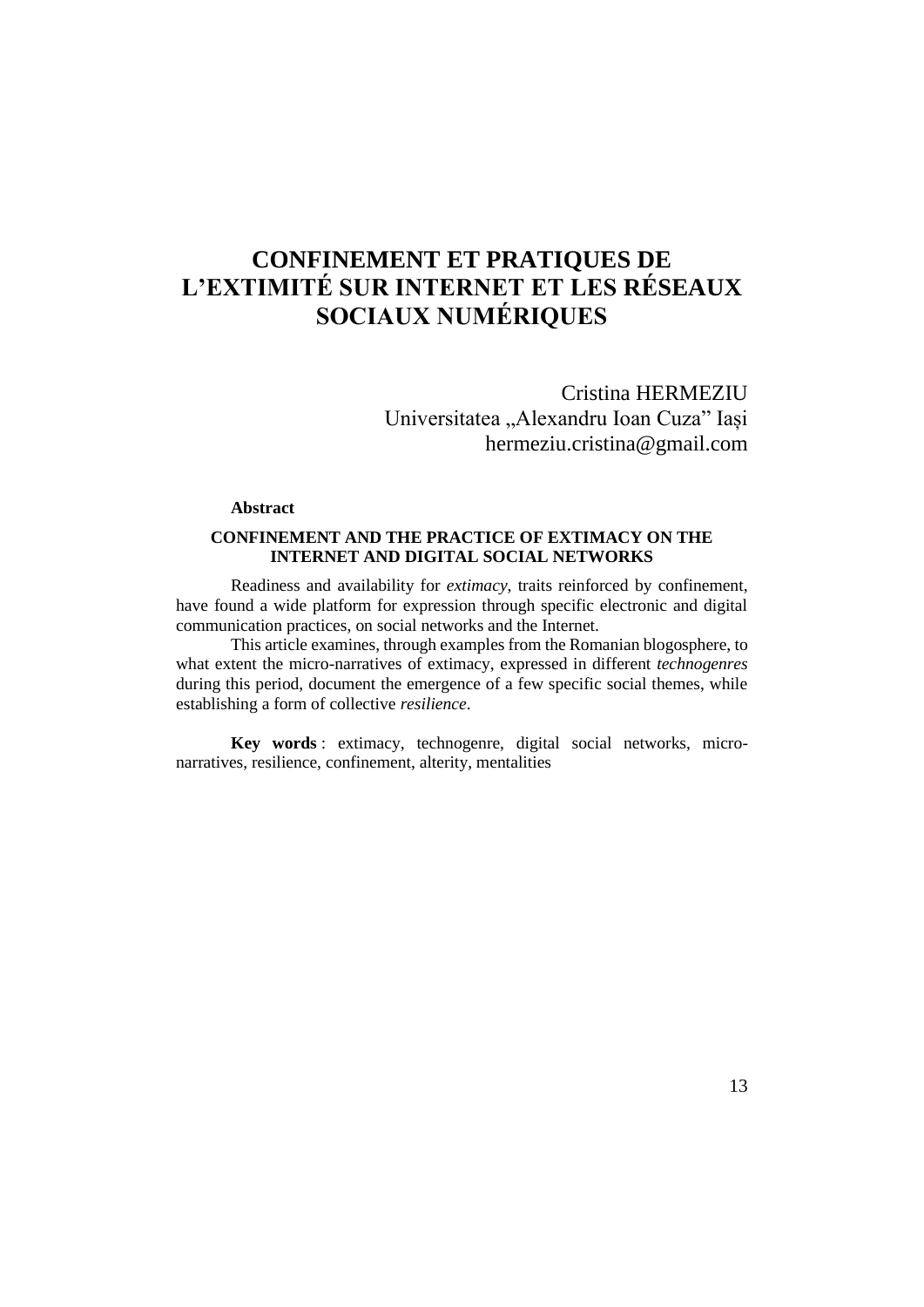## **« DE LA DIDACTISATION DE L'HISTOIRE EN 5 ÈME ET 6ÈME ANNÉES SECONDAIRES DANS LA VILLE DE KANANGA (DE 2018 À 2019)**

Antoine MBODI WEDIONDO NEMBALEMBA Université Pédagogique de Kananga « UPKAN », Congo antoinembodi2@gmail.com

### **Abstract:**

### **ON THE DIDACTIZATION OF HISTORY IN THE 5TH AND 6TH YEARS OF SECONDARY SCHOOL IN THE CITY OF KANANGA (FROM 2018 TO 2019)**

History, as a school subject, contributes to the development of human, moral, civic and cultural values. It presents itself as a 'crossroads subject' and an important field of education, openness and development. The field investigation has revealed that this subject is taught in a disinterested manner. Thus, we have suggested a kind of didactization appropriate to this course in terms of methods, techniques and procedures, formed of strategies belonging to active pedagogy.

**Key words:** Didactization, teaching strategies, active pedagogy, audiovisual teaching material.

#### **Résumé :**

L'Histoire comme matière contribue à l'éclosion des valeurs humaines, morales civiques et culturelles. Elle se présente comme une discipline carrefour et une branche-pivot d'éveil, d'ouverture et de développement. L'enquête sur terrain a révélé que cette matière est dispensée de façon désintéressée. Ainsi, avons-nous suggéré une sorte de didactisation appropriée à ce Cours du point de vue méthodes, techniques et procédés, formés des stratégies relevant de la pédagogie active.

**Mots-clés :** Didactisation, stratégies d'enseignement, pédagogie active, matériel didactique audiovisuel.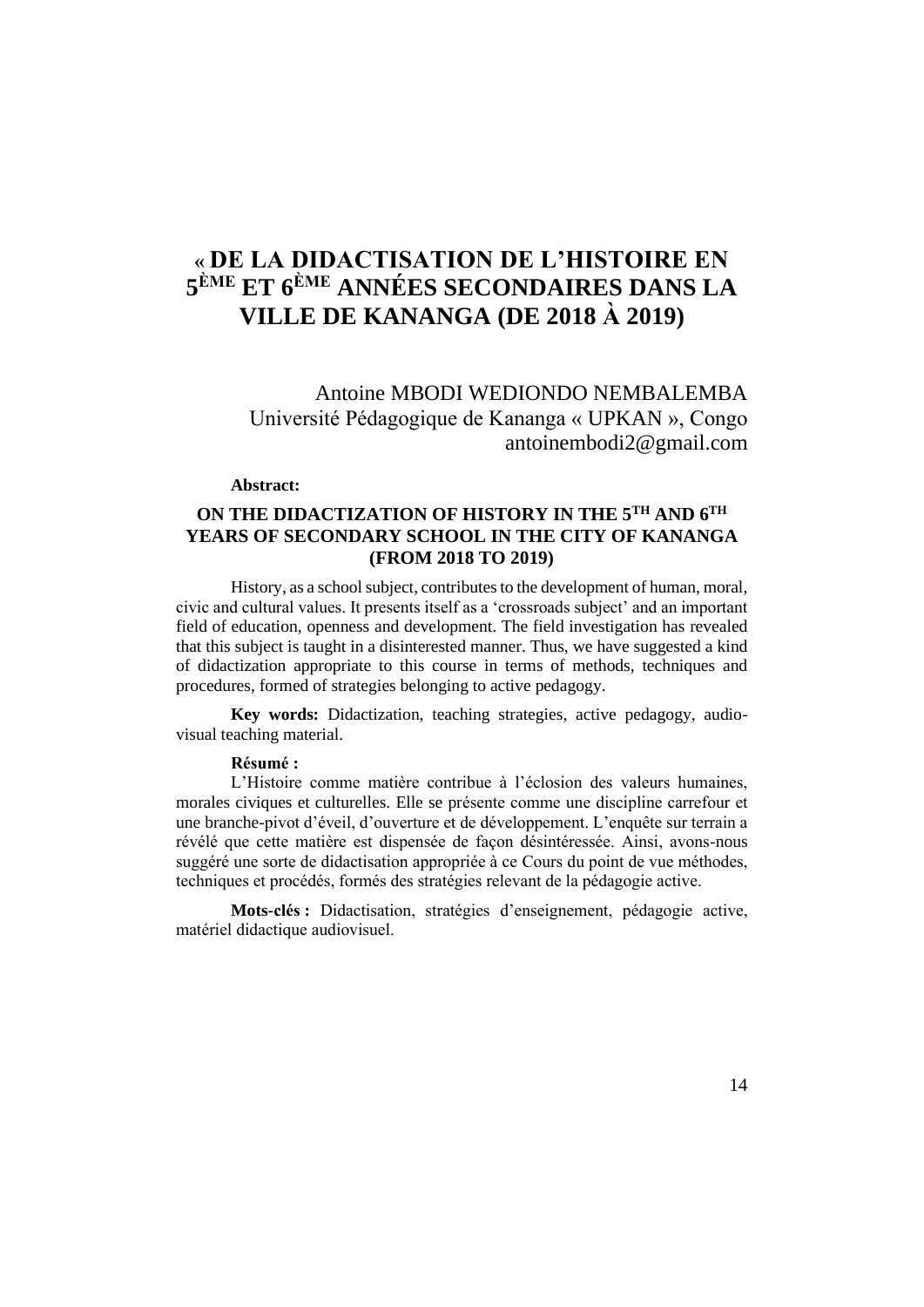## **GRAMMATICAL AND STYLISTIC PARTICULARITIES IN LIVY'S WORK**

### Ana-Maria POPESCU POPA Doctoral School of Humanities "Ovidius" Constanța anamaria\_popescu2006@yahoo.com

#### **Abstract**:

In this article we have conducted a number of grammatical and stylistic analyses on representative fragments from the monumental work of Livy. This analysis aims at discovering the particularities of construction in different types of texts, such as: *Praefatio* – the appeal to method, individual and collective portraits, discourses and battle scenes.

Key words: metonymy; alliteration; polyptoton; antithesis; parataxis; partitive genitive.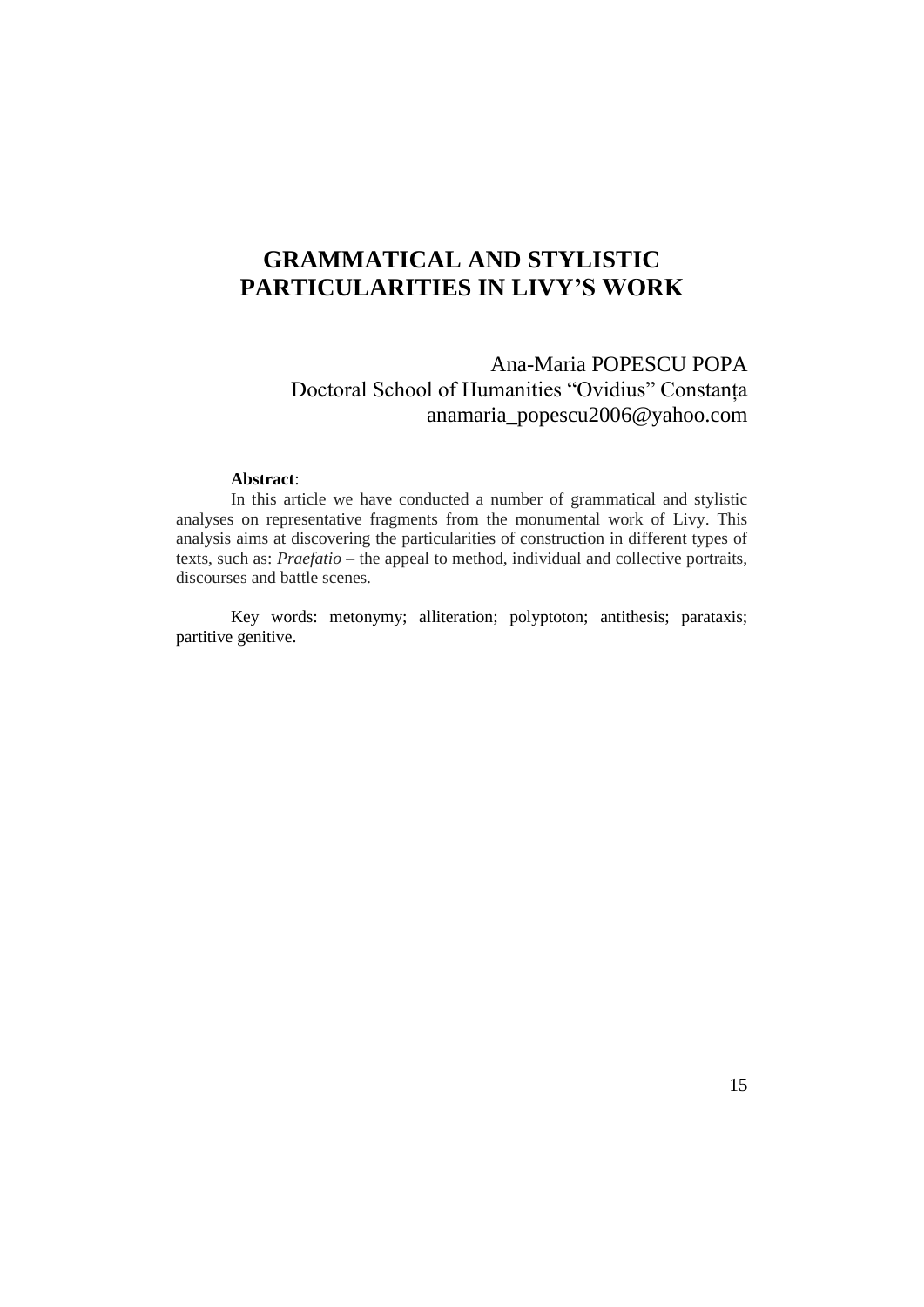# **CONDAMNATION DE L'***ÉROS* **ET PARATOPIE DE L'ÉCRIVAIN : LA REPRÉSENTATION DU COUPLE DANS** *KYRA KYRALINA* **ET** *ONCLE ANGHEL***, DE PANAÏT ISTRATI**

Sofie BARTHELS Université Libre de Bruxelles sofiefsb@hotmail.com

#### **Abstract:**

.

### **THE DISAPPROVAL OF** *EROS* **AND A WRITER'S PARATOPIA: THE REPRESENTATION OF THE COUPLE IN PANAÏT ISTRATI'S**  *KYRA KYRALINA* **AND** *ONCLE ANGHEL*

Panaït Istrati is known as a writer granting an important place to his own life, reflections and beliefs in his literary work. Nevertheless, their influence has not been perceived when it comes to his depiction of love in the couple. Yet this influence on the birth and superposition of the writer's paratopia's explain the originality of these representations in *Kyra Kyralina* and *Oncle Anghel*. This article aims to consider two origins to these paratopia's, to grasp their effects on the view of the works of fiction on the couple's love and to take the measure of its originality, once contextualized in the interwar period's society and literary production.

**Keywords:** Panaït Istrati, couple, *eros*, paratopia, interwar period.